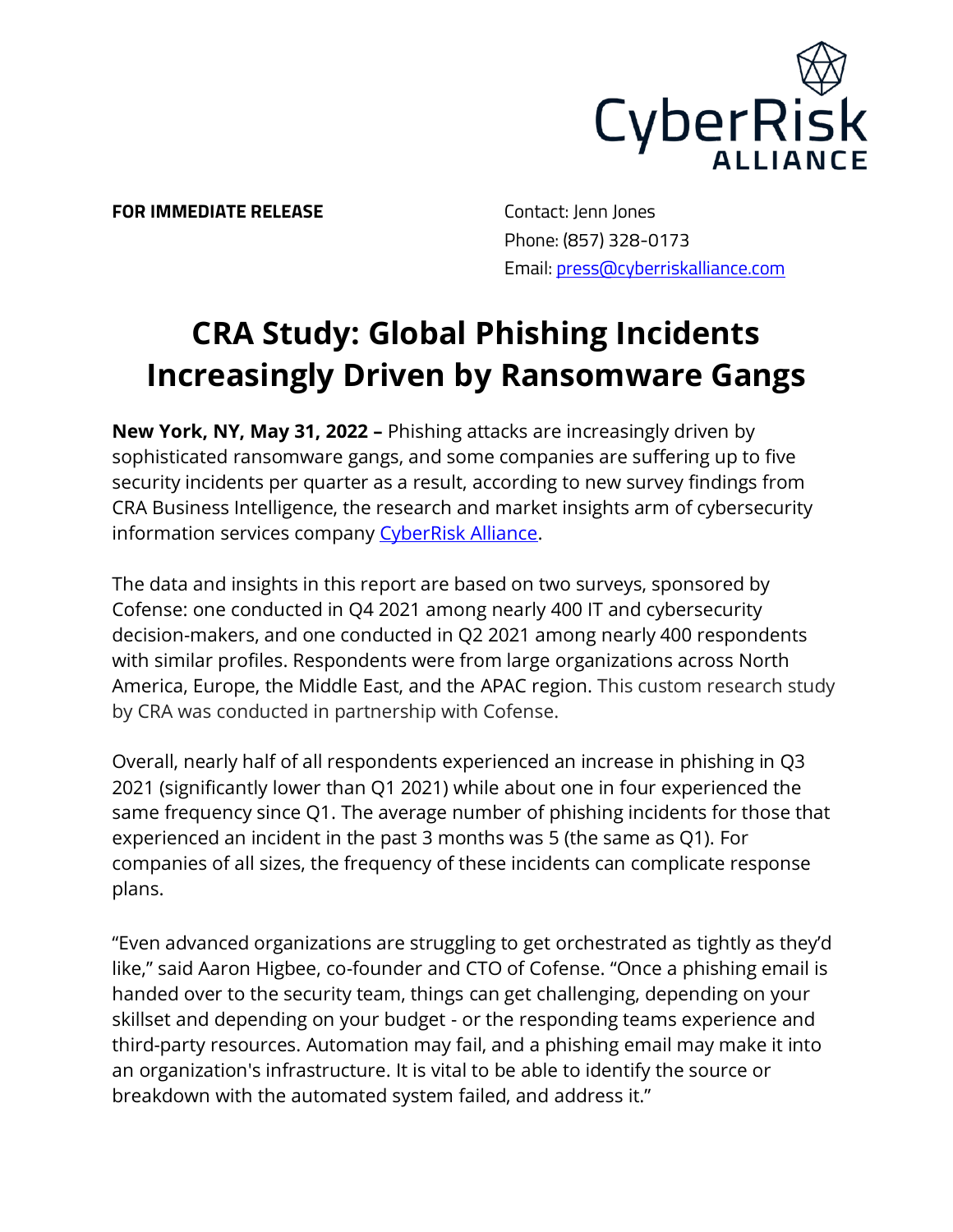Key findings from the study:

- In Q3 2021, ransomware remained the top phishing incident, experienced by half of all respondents.
- The average number of phishing incidents for those that experienced an incident in the past 3 months was 5 (the same as Q1 2021).
- Phishing represented an average of 29% of all cybersecurity incidents in Q3 2021 (compared to 32% in Q1 2021).
- Nearly half experienced an increase in phishing in Q3 2021 (significantly higher than Q1 2021); about one in four experienced the same frequency of phishing since Q1 2021.
- Email attachments and links were the top sources for phishing, accounting for about one-third of all phishing incidents (slightly more compared to Q1 2021).
- Financial loss remains the top impact of phishing incidents; overall, Q3 2021 impacts remained similar to Q1 2021.
- On average, slightly less than one-third of 2021 IT budgets in Q3 2021 were spent on phishing software/technology (similar to Q1 2021).
- Organizations adopted more defenses in Q3 2021; including increased employee awareness training, email security solutions, and phishing risk assessment tools and software/platforms.
- Compared to Q1 2021, Q3 phishing responsiveness significantly increased for employee awareness training, internal communications, and incident response team activation.
- Phishing remediation time went up slightly in Q3 2021 to 1.7 hours from 1.3 hours in Q1.
- Rapid reporting, increased user awareness, and reduced response time remain the top benefits of phishing defense software/technology in Q3 2021.

"Although phishing incidents have dropped, ransomware remains a major concern for organizations," said Matt Alderman, EVP, Foresight of CyberRisk Alliance. "Increased spending has improved responsiveness, but remediation times still lag, and financial impact has not decreased. I'd expect to see additional investment and technology innovation in this space, as the threat of ransomware will continue to wreak havoc on organizations."

The full research report is available for **[download here.](https://www.scmagazine.com/whitepaper/cra-study-global-phishing-incidents-increasingly-driven-by-ransomware-gangs)**